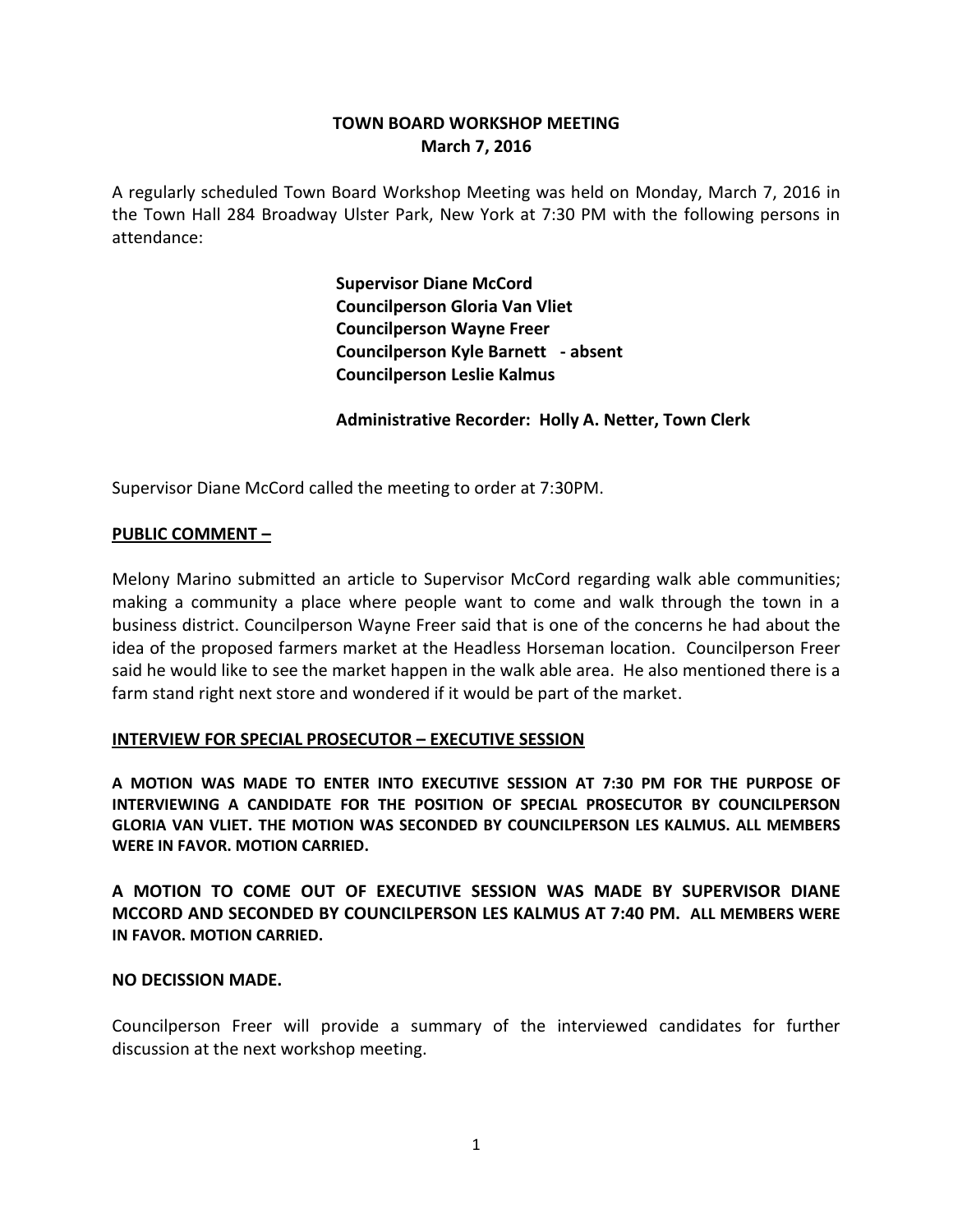### **LEONARD LIBERTA- TRANSFER STATION – EXECUTIVE SESSION**

**A MOTION WAS MADE TO ENTER INTO EXECUTIVE SESSION AT 7:40PM FOR THE PURPOSE OF AN EMPLOYMENT MATTER AT THE TRANSFER STATION BY COUNCILPERSON GLORIA VAN VLIET. LEONARD LIBERTA WAS INVITED INTO THE EXECUTIVE SESSION. THE MOTION WAS SECONDED BY COUNCILPERSON LES KALMUS. ALL MEMBERS WERE IN FAVOR. MOTION CARRIED.**

**A MOTION WAS MADE AT 8:15 PM BY SUPERVISOR DIANE MCCORD TO COME OUT OF EXECUTIVE SESSION AND WAS SECONDED BY COUNCILPERSON LES KALMUS. ALL MEMBERS WERE IN FAVOR MOTION CARRIED.**

### **NO DECISSIONS WERE MADE.**

### **TBS CONTRACT OPTIONS**

The Town Hall is in need of a software program to regulate the heating and cooling in the building. This program was initially offered when the building was constructed, however, it was cost prohibitive at that time and was not purchased. Over the years the regulation of the temperature continues to be a problem and is now affecting the Sherriff's station. Bob Norman from Technical Building Services Inc. (TBS) attended the meeting to discuss three contract options to rectify the situation. Bob made a presentation of the proposals to the Board and handouts were provided for the Board to review. The Board will need to discuss this topic again at the next workshop to determine how they will proceed. Dan Vedder from Buildings and Grounds was also present to discuss the various issues that have been occurring and what has been done in an attempt to rectify the matter. TBS is on the NYS contract list so no bid will be required.

Currently the controller controls all the brains from all of the heat pumps on the Towns' own network and no one is able to access it from the outside without coming to the Town Hall. The controller that is available with the software will have a web abled controller and will allow the company to view the problem from the outside without having a technician come onsite. Bob thought this was the most critical.

If we purchase software Dan can call TBS. A fee would be assessed but they could look at it remotely and try to trouble shoot over the phone instead of sending a tech that is 2 hours away and is unsure what the problem is. Internet and a static IP will be needed. The advantage of having a maintenance contract with TBS, as well as the Software, is there will be one company to take care of the automation and mechanical issues. If a maintenance contract is signed, the current contract with TEKON can be eliminated.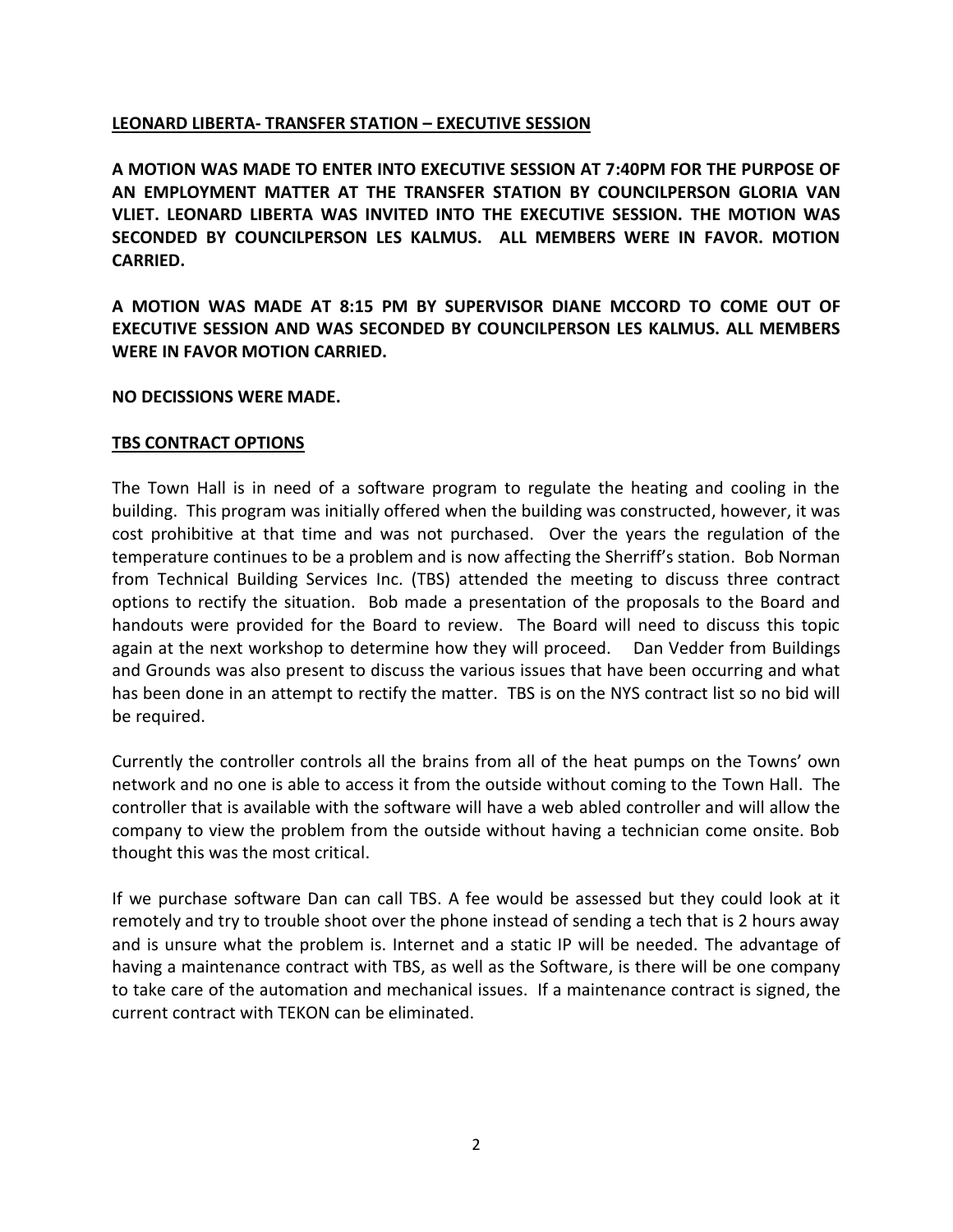### **RECREATION BUILDING LOCATION**

The connection for the electric will come from the generator. There will be a 200 amp panel in the building. The cost to build it behind Town Hall is comparable to placing the building in the front. Dan estimated the building to be \$60,000. Dan and Holly will work on compiling the cost and emailing the Board the figures. The new building can come from the Capital fund which was discussed during the Budget meeting this past fall. The current location will also be sold and the revenue from the purchase will decrease the expense by approximately \$30,000 to \$35,000. A Permissive Referendum will need to be done for the sale of the property.

## **UNION NEGOTIATIONS**

Supervisor Diane McCord said Councilperson Kyle Barnett thinks he has an idea how to avoid arbitration and he was going to talk to the Union Representative, Mike Kutski, about it.

## **DOG COMPLAINT – PROPOSED SETTLEMENT**

Supervisor McCord said the Dog matter has been settled. A resolution will need to be passed.

## **Pavillion – Cas Landi Park**

Supervisor McCord was recently at the Highway Department and said there is a lot of metal on site that was for a metal pavilion which was supposed to be erected on the old light house foundation. The pavilion could not be constructed as planned due to insurance liability. Art Cross had designed the building. Supervisor McCord said she has had several complaints and concerns about there being no shelter from the sun at Cas Landi Park in St. Remy. She believes the only pieces missing are the roof and floor. Councilperson Wayne Freer said he was concerned it would create a hangout after dark. The Highway Department will be asked to inventory the pieces to see if it's all there. The building was originally 60 foot in diameter. The subject will be reviewed again at a future meeting.

### **ECONOMIC DEVELOPMENT COMMITTEE SUGGESTIONS**

Supervisor McCord asked if anyone had any suggestions of Towns people who may be interested in serving on an Economic Development Committee. The whole idea is to bring business into the Town and think outside the box. Councilperson Van Vliet asked a barrage of questions; if a mission statement had to be put together, what is the purpose of the committee, do you have a mission statement, Board guidelines, how many people on the board, how often are they going to meet, what are the goals of the committee, are we funding it for mailings? Will the Economic Development Committee interview people before they go to the Planning Board and make it more cumbersome? Supervisor McCord said we are just looking to get some business people together and think of ways to bring people and other businesses in to the Town.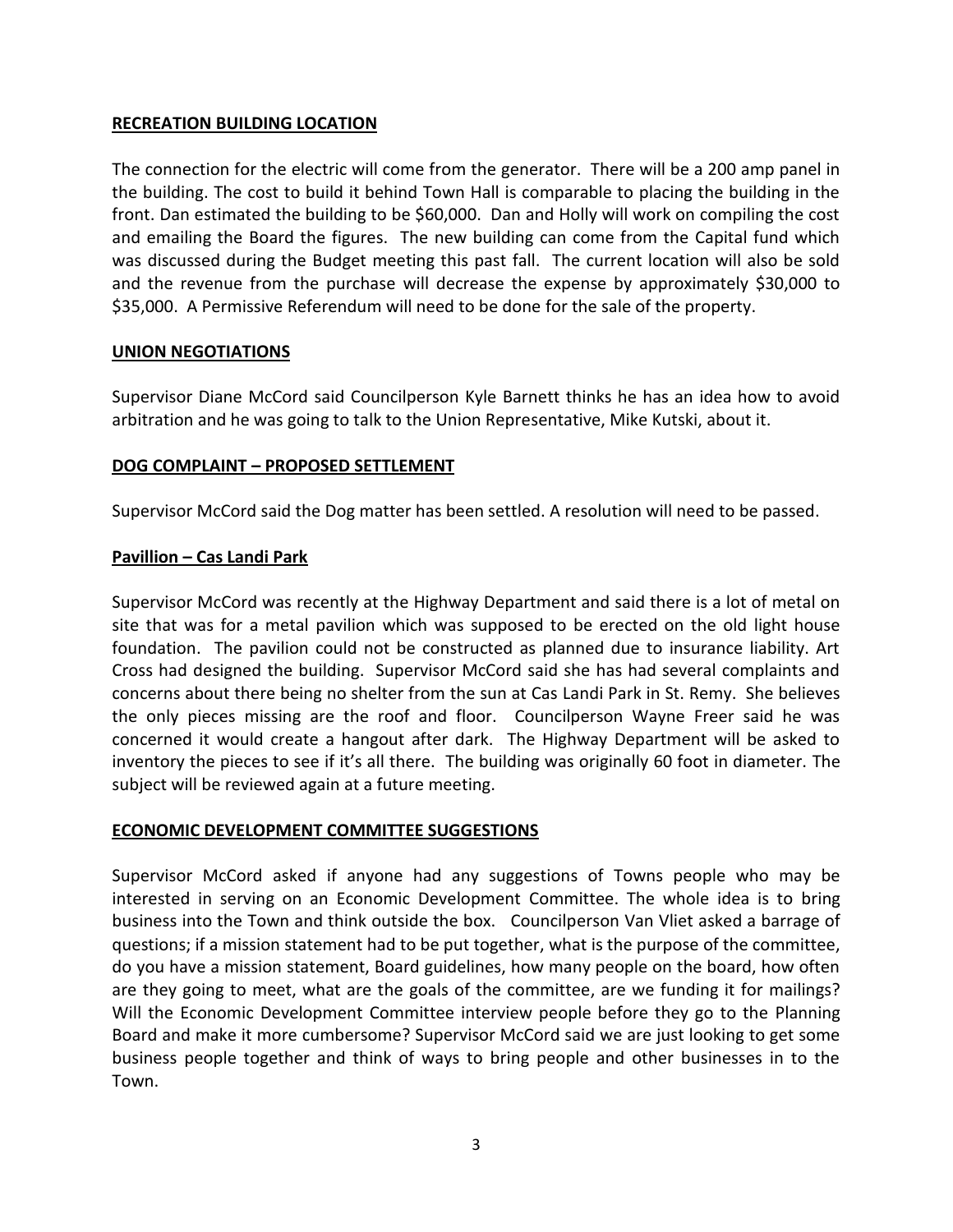#### **COMPREHENSIVE PLAN**

Supervisor McCord said she was still waiting for Councilperson Kyle Barnett to provide her with names and addresses of consulting firms. Supervisor McCord had a list that was given to her by the City of Kingston and Dennis Doyle. Councilperson Freer asked if there was a trade magazine that these firms may subscribe to that we may want to advertise the RFP in or contact an Engineering Association to distribute the RFP to their members. The Board Members would like to see the job go to a local firm. Supervisor McCord said Greenway has grants that are available to help with the cost. Supervisor McCord has a copy of the RFP for New Paltz which can be used to develop ours. Councilperson Les Kalmus offered to help Supervisor McCord with the RFP for the comprehensive plan. Supervisor McCord will give Les a copy of the New Paltz RFP for review.

### **TAX EXEMPT POLICY (PUBLIC HEARING AT SUNY ULSTER 3-28 7 PM)**

The Ulster County Industrial Development Agency (UCIDA) is soliciting public comment on the Agency Uniform Tax Exemption Policy. A public hearing will be held March 28, 2016 at 7 pm at SUNY Ulster. This has nothing to do with the Sales Tax agreement with the County. This is a review which takes place every year.

### **Extending Sales Tax Agreement**

There is a memorializing resolution extending the 2011 Sales Tax Agreement between the County of Ulster and City of Kingston for an additional Five Year Term. This will be brought up for a vote at the March Town Board Meeting.

### **HIGHWAY SWEEPER**

Mike Cafaldo, Highway Superintendent, needs to purchase a new Sweeper. Mike was not present to discuss the options but he had shared them with Supervisor McCord earlier that day. A new Sweeper will cost \$220,580.00, the payments for a 4 year plan would be \$57,245, 5years \$46,000 6 years \$39,000. Bookkeeper Debbie Kane told Gloria the 6 year plan looks like the best option for us. Councilperson Freer asked what the interest rate would be, what is the life expectancy of the sweeper and is there a lease option to buy? Supervisor McCord said the past sweeper lasted 25 years. Councilperson Kyle Barnett will be talking to Mike tomorrow and will hopefully get those questions answered. It is a NYS law that we have to sweep. The Board will also look into the best way to finance.

### **EDDYVILLE BRIDGE TRAFFIC LIGHTS**

The Eddyville Bridge will be under construction from March 16 until November. There will be only 1 lane of traffic during the construction phase.